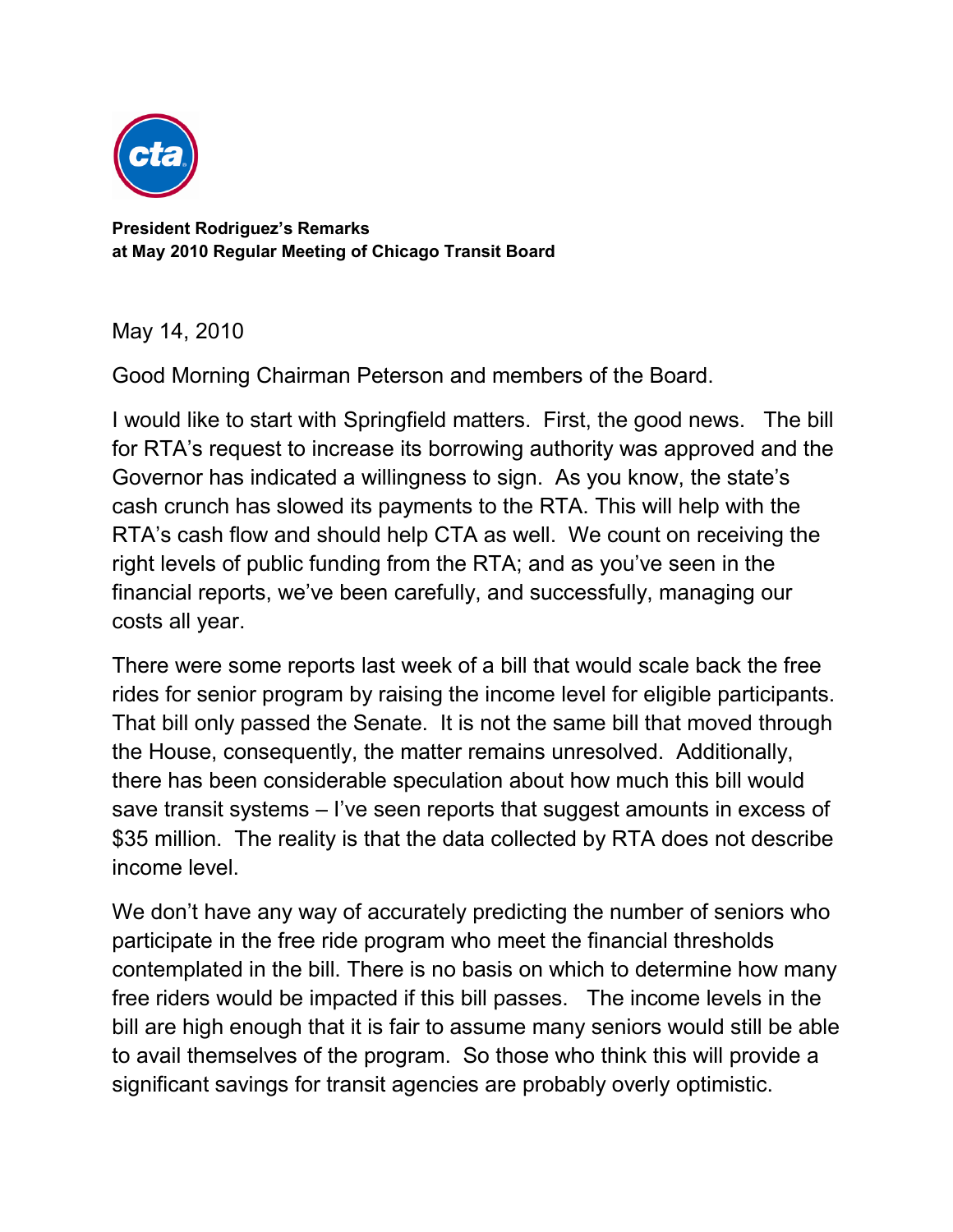Last month I reported on sustainability. I have one important update. CTA has joined The Climate Registry, a non-profit group that sets standards for calculating greenhouse gas emissions and provides public information on efforts to achieve those standards.

Public transportation is inherently friendly to the environment but CTA emphasizes its efforts to be conscious of how our operations impact the environment. This registry is another way to refine our efforts. It also enhances transparency, providing access to information available to interested parties.

As a result of joining The Climate Registry, the CTA will begin quantifying and verifying greenhouse gas emissions. The aim is to increase operational efficiency, identify greenhouse gas risks, prepare for emerging federal regulations and participate in policy discussions relevant to public transportation.

Testing of the 5000-series rail car prototypes continues on the Red Line and is going well. There haven't been any issues that have significantly impacted service for riders.

The rail car prototypes are scheduled to conclude testing on the Red Line and begin testing on the Green Line next week.

The National Transportation Safety Board recently recommended that all transit agencies conduct additional inspections of signaling systems.

During these inspections, CTA personnel discovered a **potential** defect with a component of the Orange Line's signaling system.

I want to emphasize that there had been no previous signal problems and the Orange Line has been safely and reliably serving CTA customers for 16 years. In addition, the chances of such an event actually occurring are extremely unlikely. There are a number of other systems, redundant systems, complimented by rigid procedures designed to prevent a defect from occurring much less the chance that a potential defect could pose a risk to our customers.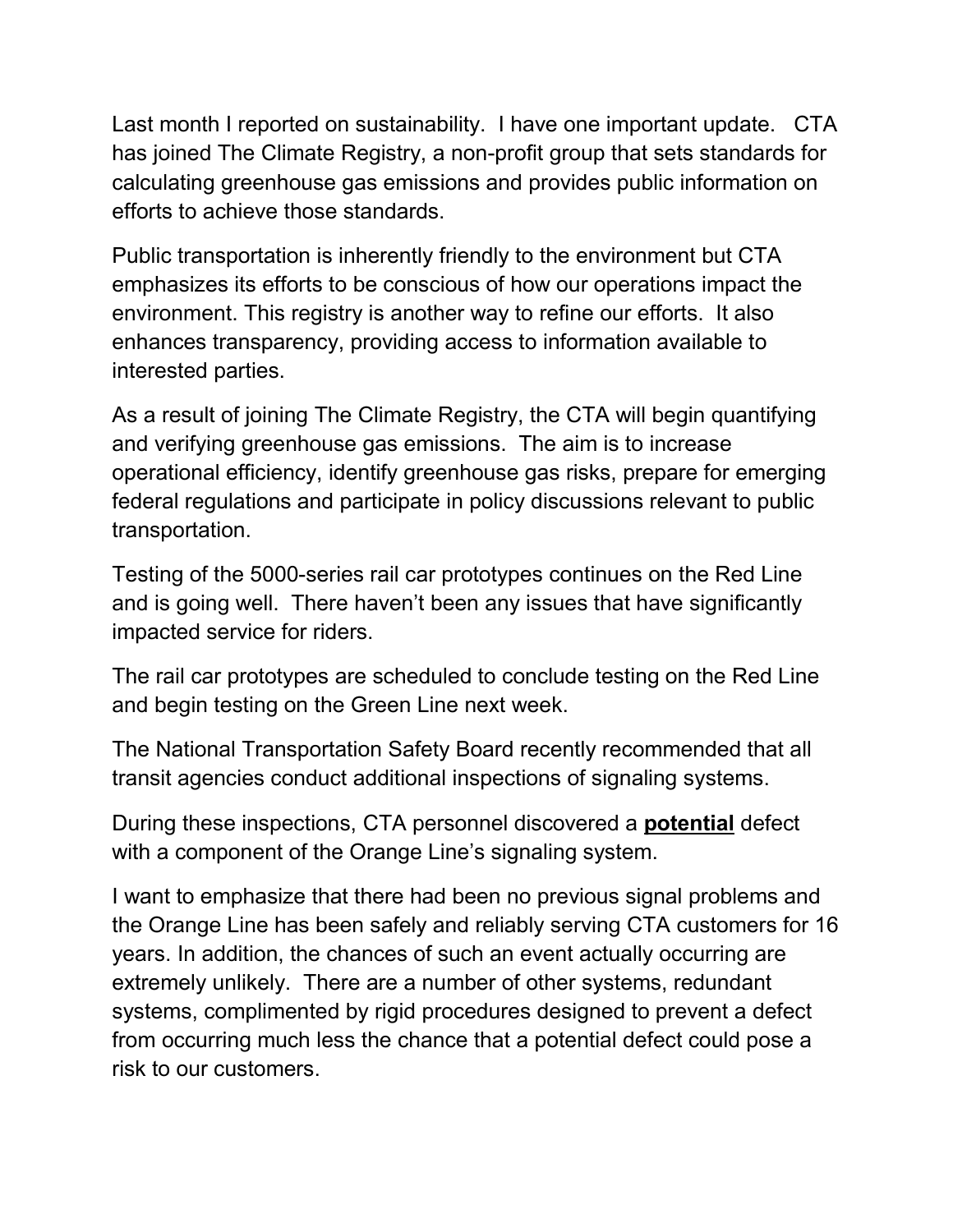Safety is of the highest concern. We implemented mandatory slow zones when necessary and in this instance the impact to customers has been an extra few minutes added to their trips. Our engineers are working with the signal manufacturer on a solution and we will work to eliminate this inconvenience as quickly as possible.

In the spirit of recognizing our employees' efforts, I would like to take this opportunity to commend the awareness and diligence of CTA's Safety and Power & Way personnel in uncovering this potential problem.

Last month we were honored to welcome Transportation Secretary Ray LaHood here at 567. The Transportation Department's office of Small and Disadvantaged Business Utilization was hosting a workshop for DBE's and small businesses and asked to hold it here.

We strongly support the Department's efforts to connect businesses with opportunities. Having a successful working relationship with vendors and contractors is an important component in providing quality public transportation. As the board well knows, we are extremely committed to fostering the growth of DBE firms among those doing business with the CTA.

CTA's DBE program helps level the playing field so that good businesses can prosper and grow and we were pleased to have the opportunity to work with our federal partners to encourage greater DBE participation.

Finally, I would like to let the Board know that I have been invited to speak to the City Club of Chicago next week.

The CTA received a lot of attention as a consequence of the difficult decisions we have made in the past months. Even in the toughest of times, it is possible to pursue goals, manage efficiently and work with available resources to move forward.

I am excited for the opportunity and appreciative of the forum. It is my intention to address the significant achievements of the past year, despite our financial challenges, and how we will position this agency for the future. I hope you will be able to attend.